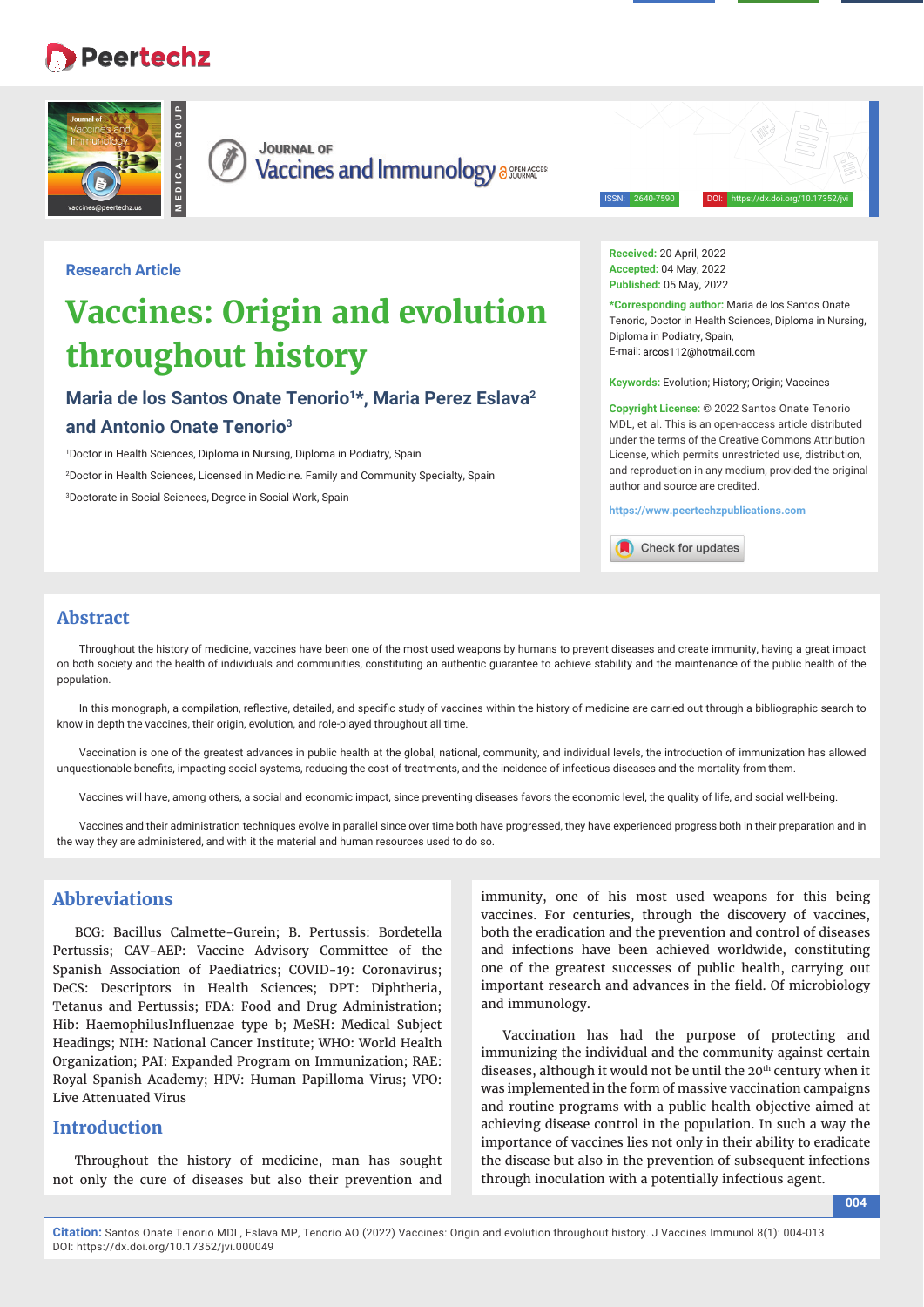Mass vaccination population policies are very recent, and consequently, we still have part of the adult population, before the vaccinated populations, who, not benefiting from this preventive method, could come into contact with the infectious agent and, therefore, be the cause of the incidence of some outbreaks of these diseases subjected to vaccination programs. Likewise, vaccines administered in childhood that do not produce lifelong immunity must have booster doses after years so that they cannot be infected in the future. Therefore, it is essential to extend vaccination policies and strengthen their impact on infection control.

Vaccines have evolved. Since the seventh century, there is evidence of its origin when Indian Buddhists used them to be immune to the effects of poisonous animals [1]. Today, with the use of new technologies, the production of vaccines is increasingly sophisticated, and with it their development. In this sense, it is important to demonstrate not only their immunogenicity but also their safety and reactogenicity, since their effectiveness to tackle a wide range of diseases allows these conditions to be reduced to residual limits.

Currently, in the XXI century, specifically in this year 2020, and in the face of the globalized health crisis, in which we are submerged, suffering by the global pandemic of the Coronavirus (COVID-19), the activities carried out both in research and preventive nature They have focused on the restoration of public health through the empirical search for a vaccine to stop the massive spread of the pandemic and its subsequent relief and control of the disease.

The impact of vaccination on the population has been tremendously important since, except for the achievement of hygienic control of water and hand hygiene, there has been no other preventive or therapeutic measure, not even antibiotics, which has had the greatest effect on reducing the mortality of the world's population [2].

Vaccines prevent and reduce deaths worldwide by training individuals to protect themselves and defend themselves against microorganisms that attack them, causing their immune system to produce antibodies, constituting one of the public health measures to save lives. Likewise, they help control, reduce, eliminate and even eradicate the incidence of many infectious diseases. They manage to reduce mortality and protect not only individual health but also sometimes create community immunity both for the general population and for certain risk groups.

They have both social and economic benefits since they will lead to savings in the cost of treatments. It is for all these reasons that the incorporation of immunization has made unquestionable benefits possible. As vaccines constitute a real guarantee to achieve stability and maintenance of the public health of the population throughout all time, it has been considered to carry out this monograph based on them, since vaccines have lasted since the beginning. From time to the present, having a great impact on society and the health of its individuals and communities.

Through this document, it is intended to investigate, deepen and reflect on the role that vaccines have developed throughout history and continue to develop today in medicine, how they have evolved and what they have contributed. Not only have the administration techniques and geographical expansion of vaccines been analyzed throughout history, the evolution of their preparation and preparation has also been studied from their origins to the present, where the objective of obtaining vaccines, powerful, safe, cheap, easy to prepare, store and administer, if possible with a single application and without the need to administer reinforcements.

For all the above, we proceed in this work to the compilation, reflective, detailed, and specific study of vaccines within the history of medicine to know in depth the vaccines, their origin, evolution, and role-played throughout the history of medicine. Throughout all times, carrying out a systematic bibliographic search and review for its elaboration.

#### **Development of the theme**

Infectious diseases have been and are one of the main scourges of humanity, whose health, social, economic, political, and military impact are devastating [3]. Many historians blame different plagues for the deterioration of many cities of the Roman Empire and affirm that this contributed to its fall. To the known cases of epidemics that led to the death of 25% of the Aztec population in a single year, or the death of 24,000,000 Europeans during the years of the Black Death, many other episodes must be added. The misnamed Spanish flu killed 3% of the world's population between 1918 and 1920, five times more deaths than those caused by the Great War that had just ended.

Discoveries are determining factors in social changes. The desire to improve that we find in the human being and the constant search for knowledge and knowing the pillars on which those revelations of which we are creditors are based. In the same way that we have surpassed ourselves in different spheres, and among them in medicine, perhaps as a result of the need to know the interior of our body and to treat what affects us, vaccines appear as a finding of great importance in the so-called preventive medicine [4]. So much so, that from the point of view of public health interventions there is no better strength than that which allows preventing the transmission or appearance of the disease. Within the field of infectious diseases, vaccines have become the best weapon, allowing the non-development of numerous diseases to be controlled [3].

According to the World Health Organization (WHO), a vaccine is understood [5]: as "any preparation intended to generate immunity against disease by stimulating the production of antibodies. It can be, for example, a suspension of killed or attenuated microorganisms, or products or derivatives of microorganisms. The most common method of administering vaccines is by injection, although some are administered by nasal or oral spray.

The WHO establishes three levels of preventive action: primary, secondary, and tertiary, acting the last two when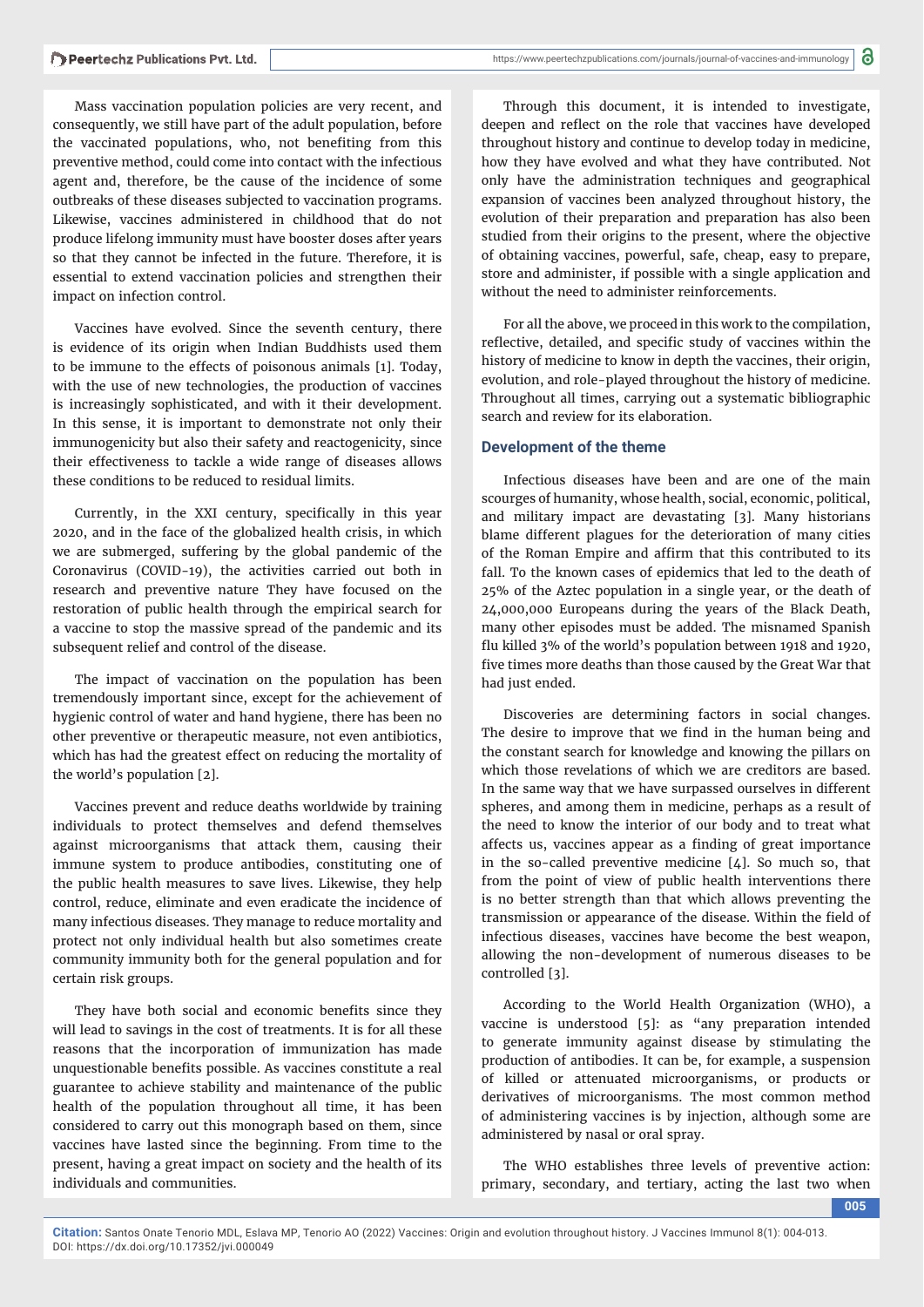the disease has already occurred, while at the primary level it acts in the pre-pathogenic period. It includes health protection measures, such as environmental sanitation and food hygiene, and health promotion and disease prevention, such as preventive immunizations, chemoprophylaxis, and health education. Regarding the transmission mechanisms, the most important health actions are, among others, both sanitation and the supply of drinking water, and mechanical barriers, such as the use of gloves or masks. On the susceptible healthy person, action can be taken to reduce susceptibility to infection or increase resistance, through chemoprophylaxis, passive immunization, immunoglobulins or seroprophylaxis, and active immunization or vaccines [6].

The objectives of vaccination are to acquire both individual immunities, through which the individual receives active immunity similar to that conceived by natural infection, but without presenting the clinical picture; as a group, with which the chain of transmission is broken and results are obtained that are greater than the sum of individual immunities. Among the most notable vaccines, we can highlight, among others, tetanus, diphtheria, whooping cough, polio, triple viral (measles-rubella-mumps), anti-Haemophilus influenza type B [7].

For the WHO, immunization "is an essential component of the human right to health as well as a responsibility of all individuals, communities, and governments, and should be considered as such" and estimates that thanks to vaccination some 2.5 million deaths are prevented. Deaths each year, affirming that through vaccination children immunized and protected from the threat of preventable diseases have the opportunity to develop and more possibilities to take advantage of their full potential. These advantages are further enhanced by the vaccination of adolescents and adults. Vaccines and immunization are considered an essential investment in the future of society as part of a comprehensive set of interventions to prevent and control disease [8].

From this work, a bibliographic analysis has been carried out, to analyze the origin, evolution, changes, and modifications that vaccines have suffered throughout their history, in addition to what they have meant and what significance they have had. in the contribution, development, and improvement of public health and with it of society.

For the preparation of this document, a systematic bibliographic search and review have been carried out, in the Spanish and English languages, identifying the keywords and fundamental concepts in the DeCS and MeSH Descriptors of Health, during February and March of 2020, in the following databases: Virtual Library of the Andalusian Public Health System, Cochrane Plus, Cuiden, Dialnet, Enfispo, ÍnDICEs-CSIC, PubMed and Scielo and as well as information provided by official bodies and health organizations and associations. The search strategy was to carry out a systematic search for studies carried out and documents related to vaccines without considering their date of publication, since it is intended to make a journey through the history of vaccines, and for this, it is necessary not only for current documentation, also of yesteryear, to go back to its origins.

Although vaccines have been linked to the evolution of human history, it was in 1798 when Edward Jenner coined the term with the discovery of the smallpox vaccine and marked this fact a before and after in the history of vaccines. That is why in this monograph, before beginning the development of the history of the vaccine itself, we will refer to the prehistory of vaccines that is, to the account of the first signs of their existence, and then move on to its history and evolution.

### **Prehistory of vaccines**

The first indications of the existence of vaccines appear in the seventh century when Indian Buddhists ingested snake venom to be immune to its effects. Although the first writings related to vaccination, specifically smallpox vaccines, date from the 11th century and correspond to texts of Chinese literature: "The correct treatment of smallpox". This book was attributed to a Buddhist nun who lived during the reign of Jen Tsung (1022 to 1063) and practiced the art of smallpox inoculation from patients suffering from smallpox. Another Chinese medical book, "The Golden Mirror of Medicine," described four forms of smallpox inoculation. However, in China, the belief persisted that variolation (or variolation: smallpox inoculation) was a foreign technique, originally from India [9].

Smallpox inoculation was originally practiced in China and India. This method spread throughout Asia Minor and the Near East and from there it passed to the Western world at the beginning of the 18th century, thus constituting a new therapeutic tool to defend against the disease, which implied a change of innovative concept in the empirical verification of the who had suffered from smallpox and had survived are exempt from it forever [9].

| <b>SIGLO</b> | Principales acontecimientos en la prehistoria de las vacunas en el<br>mundo oriental. |
|--------------|---------------------------------------------------------------------------------------|
| VII          | Los primeros indicios de la existencia de vacunas.                                    |
| XI           | Los primeros escritos relacionados con la vacunación, vacunas<br>contra la viruela.   |
| XVII         | Se practica la inoculación más o menos de forma generalizada.                         |
| <b>XVIII</b> | Aparición de dos escuelas: la escuela de Huzhou y la escuela de<br>Songjiang.         |

In the seventeenth century, the Chinese practiced inoculation more or less widely in three ways: on the one hand, they introduced a piece of cotton soaked in pus extracted from fresh pustules, taken from sick individuals, into the nostrils, with the exception that these individuals were passing the disease smoothly. A second way was to use the scabs that they collected a year before and by drying them, introduce them through the nostrils using small bamboo canes. Interestingly, boys were introduced through the left nostril and girls through the right nostril. And a third way was to put a healthy child in the used clothes of a variloso. Thus, at the end of the 18th century, there were two schools: the Huzhou School, which preferred to use fresh pus, and the Songjiang School, which recommended dried scabs. Both schools gave instructions on the development of the techniques and the best time of year to use them: spring or autumn [10].

On the other hand, in Eastern India they used a method based on producing a strong irritation on the forearm,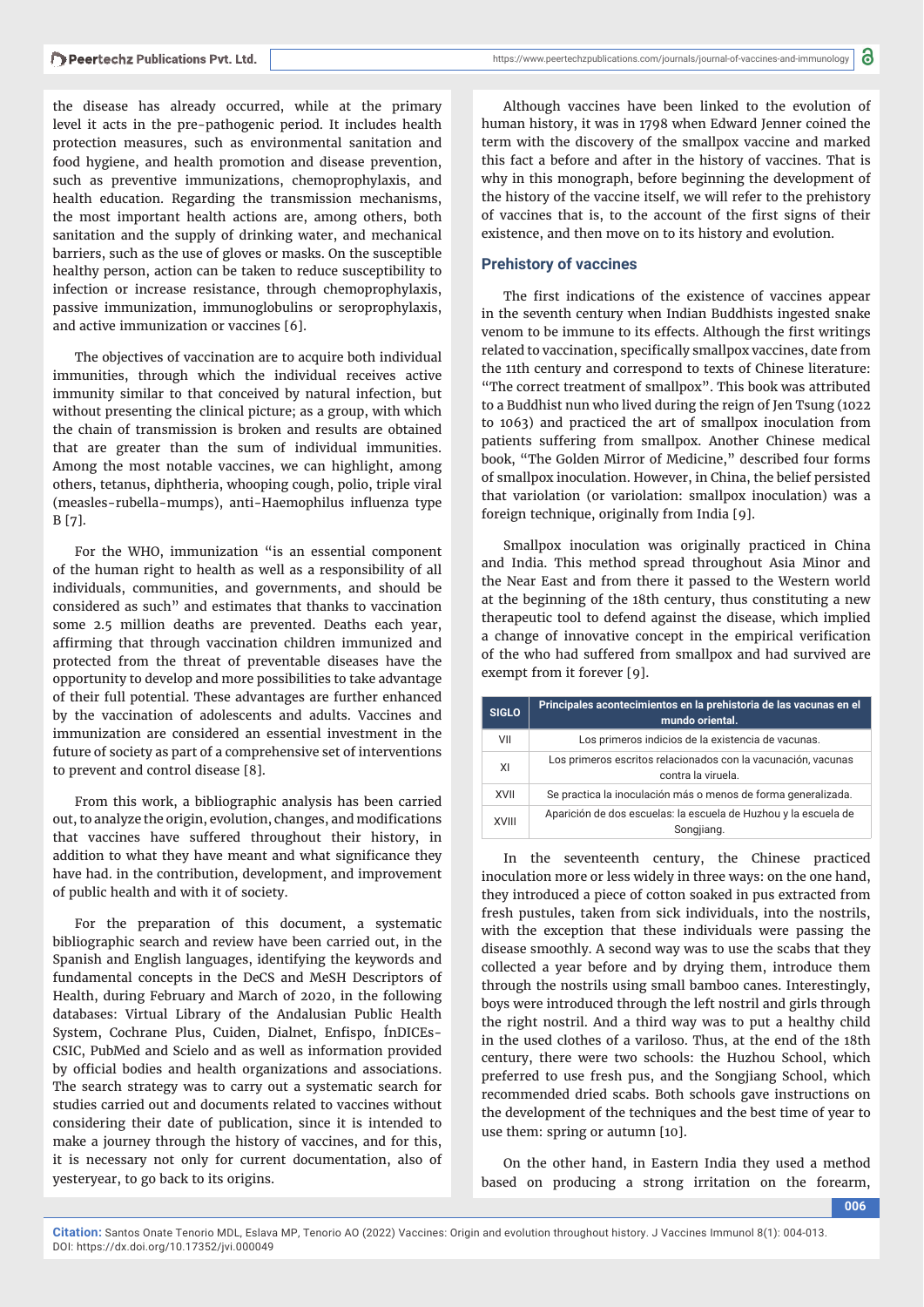immediately, they made the application with cotton soaked with pus from a variloso. This method of inoculation was recognized as safer than the Chinese and was the one that spread to the Middle East. Women had an important role in the application and dissemination of the inoculating practice and they show that the societies of the time, dominated by men, leave little space for women, therefore there is a clear separation of the sexes. The girls were inoculated from a very young age to preserve their beauty so that the signs of scarification would not be noticed, those in charge of this work were also women who had acquired skills over years of practical experience. Inoculation becomes a female practice where the woman exerts her influence on health. In the Western world, the oldest mention of variolation is found in a note by Heinrich Vollgnad, published in the Bulletin of German scientific society in 1671. Greek, Welsh, Scottish or Russian peasants were familiar with this practice, which he also described. The Danish doctor Thomas Bartholin in 1673. Years later England would become the place where much of the medical knowledge of the time was collected. The tradition of scientific societies, born in this country, will contribute decisively to the history of smallpox  $[11]$ .

| <b>SIGLO</b> | Principales acontecimientos en la prehistoria de las vacunas en el<br>mundo oriental |
|--------------|--------------------------------------------------------------------------------------|
| VII          | Los primeros indicios de la existencia de vacunas.                                   |
| XI           | Los primeros escritos relacionados con la vacunación, vacunas<br>contra la viruela.  |
| XVII         | Se practica la inoculación más o menos de forma generalizada.                        |
| <b>XVIII</b> | Aparición de dos escuelas: la escuela de Huzhou y la escuela de<br>Songjiang.        |

In 1680 the Royal Society of London publicly recognized the observations of a Dutch scientist, Antonie Van Leeuwenhoek, on the existence of microscopic unicellular organisms, stating that there could be "entities" that cause great epidemics, although it had already been proposed even before the observations of Leeuwenhoek by the likes of GirolamoFracastoro. But it was the work of the Dutchman and later of other scientists such as Semmelweis (in the field of hygiene) and John Snow (in the field of epidemiology) that supported the formulation of the so-called Germ Theory. This theory postulated that many of the most common diseases were really due to infections by microorganisms and got definitive support from the work of Louis Pasteur and Robert Koch. Many of the causative agents of major epidemics were described in the 19th or early 20th century, and identifying them led to an era of innovation in the prevention, diagnosis, and treatment of infectious diseases [12].

Then, and as announced, we will proceed in the next section to carry out the development of the history of vaccines as such, once we have previously detailed and analyzed what their first signs of them were.

#### **History of vaccines**

The era of vaccination was not inaugurated until the end of the 18th century, first Francis Home, an English doctor, made some attempts at immunization against measles, and secondly, his countryman Eduardo Jenner, a British doctor, designed the first vaccine against smallpox and thus in In June 1798,

a work written by Edward Jenner (1749-1823) was published that would revolutionize the fight against smallpox, whose consequences until then were atrocious for humanity. In said work, a variant in inoculation practice based on the empirical observation of people infected by smallpox developed in cattle that became rebellious to human smallpox was captured. The beginning of this discovery took place on May 14, 1796, when Jenner injected, through two superficial cuts in the arm of an 8-year-old boy named James Phipps, material from a cowpox sore in a woman who milked cows. Later he repeated the same experiment, this time adding a small amount of smallpox to the same child, who became immunized against smallpox [13].

The Jennerian method was called a vaccine, and for this reason, its discoverer will be recognized worldwide as the father of vaccination. Spain soon adopted this method and in this way, the doctor and academic Francisco Piguillem y Verdaguer (1770-1826) inaugurated his practice on December 3, 1800, in Puigcerdá (Catalonia). Cattle pus was sent from Paris by François Colon (1764-1812), thanks to the contact between Catalan and French medicine [14].

During the reign of King Carlos IV (1788-1808) he decided to undertake vaccination campaigns in all his kingdoms. The most important overseas campaign was the one directed by the doctor Francisco Xavier de Balmis and which received the name of the Royal Philanthropic Expedition of the Vacunale (1803- 1806). The feat lived by the components of this expedition can be considered the first act of international health cooperation carried out by our country and was the first great step in the eradication of smallpox in the world [15].

In 1885, Dr. Louis Pasteur showed that disease could be prevented by using weakened germs. He did this by using a vaccine to successfully prevent rabies in a boy named Joseph Meister, who had been bitten by a rabid dog [16]. This same year, the Spanish bacteriologist Jaime Ferrán discovered an anticholera vaccine, which was tested in the Alicante epidemic [17]. In 1890, Emil Von Behring, a pioneer in immunology and discoverer of vaccines against tetanus and diphtheria, was awarded the first Nobel Prize in Physiology and Medicine and was called the "savior of soldiers and children", starting with it the development of immunology [18].

| <b>AÑOS</b> | principales acontecimientos en la historia de las vacunas.                                                             |
|-------------|------------------------------------------------------------------------------------------------------------------------|
| 1798        | Publicaciones de Jenner sobre la lucha contra la viruela.                                                              |
| 1803        | Primera acción de cooperación sanitaria internacional:<br>"La Real Expedición Filantrópica de la Vacunale (1803-1806). |
| 1885        | Pasteur: Vacuna antirrábica.<br>Ferrán: Vacuna Anticolérica.                                                           |
| 1890        | Emil Von Behring: Vacunas contra Tétanos y Difteria.                                                                   |
| 1896        | Implementación de la serología diagnóstica.<br>Wriyht: Vacuna antitifoidea.                                            |
| 1922        | Albert Calmette y Camile Guerin: Vacuna BCG.                                                                           |
| 1926        | Thorvald Madsen: Vacuna B. Pertussis.                                                                                  |
| 1936        | Vacuna antigripal de primera generación.                                                                               |
| 1937        | Max Theiler: Vacuna de la fiebre amarilla (Cepa 17-D).                                                                 |
| 1944        | Ley de Bases de Sanidad: declara obligatoria la vacunación contra la<br>viruela.                                       |

**007**

**Citation:** Santos Onate Tenorio MDL, Eslava MP, Tenorio AO (2022) Vaccines: Origin and evolution throughout history. J Vaccines Immunol 8(1): 004-013. DOI: https://dx.doi.org/10.17352/jvi.000049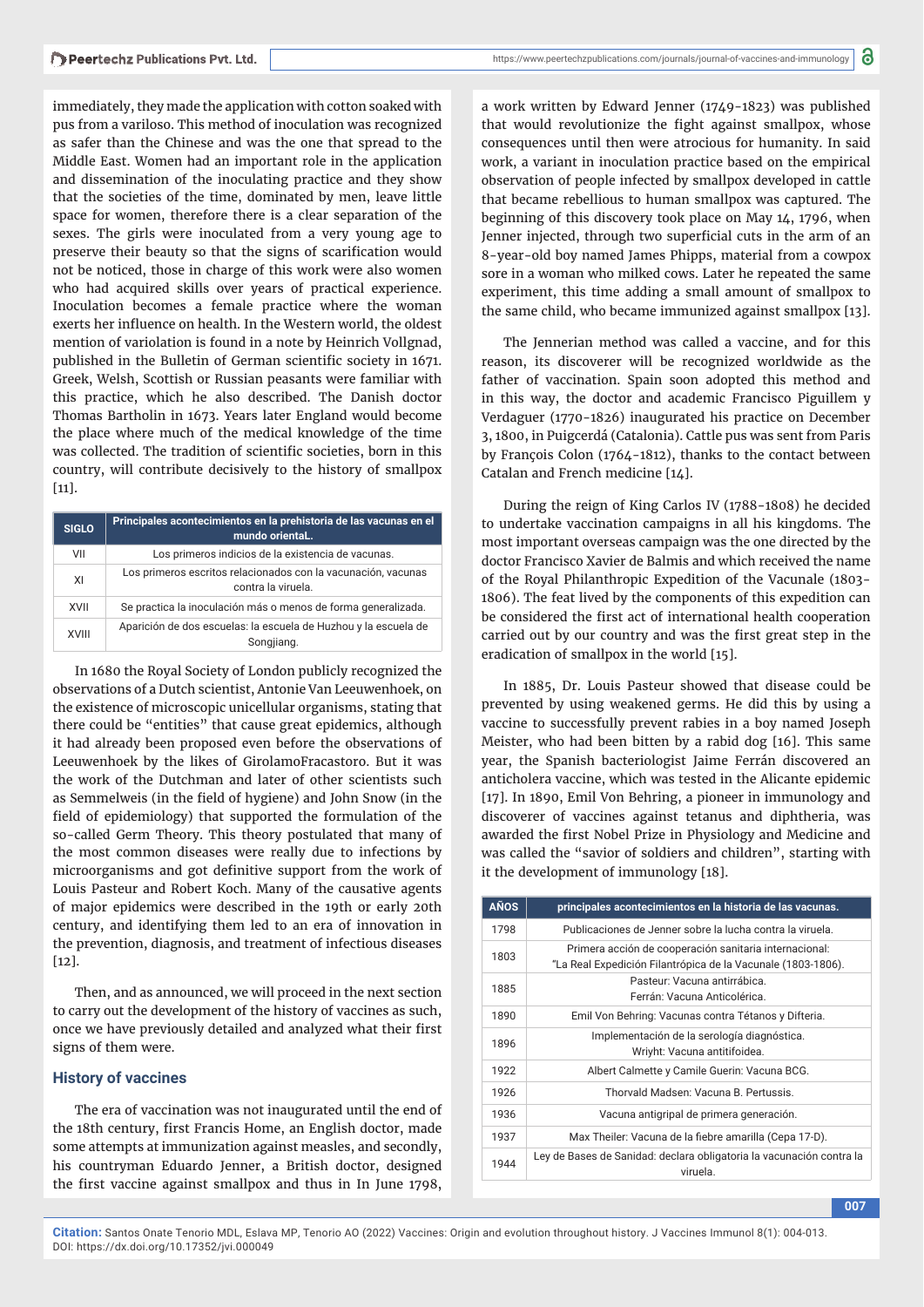The Ministry of Health, Consumption and Social Welfare (2006) in the Training Programs of Specialties in Health Sciences reports that the word immunology derives from the Latin immunis which means "without charge", understanding by charge a tax, law, or disease. Those individuals who do not succumb to disease when infected are said to be immune and this state of disease-specific resistance is called Immunity. It further states that the WHO defined immunology as a discipline dealing with the study, diagnosis, and treatment of patients with diseases caused by alterations in immunological mechanisms and situations in which immunological manipulations form an important part of the treatment and/or prevention [19].

In 1899 bacteriology was very advanced, Eberth had shown that Bacillus Typhosus was the causative agent of typhoid fever in 1880, paratyphus bacilli were discovered later. Diagnostic serology was implemented in 1896 and with it the Typhoid vaccine of Wright, vaccination beginning in that same year [20]. During the first years of the preparation and use of vaccines, their elaboration and control were a completely rudimentary process. There were no standardized methods to check the purity of the bacterial seeds used, therefore, strict sterility tests were not always carried out and potency tests on animals were less frequently carried out. This lack of precaution caused accidents, for example in 1902 one of the vaccines against the bubonic plague, prepared by the also Russian WaldemarMondecar Wolff, was contaminated with Clostridium Tetani causing the death of 19 people from tetanus in the town of Mulkwai in India. (twenty-one).

Another advance in vaccination was the discovery of the vaccine in 1922 against Tuberculosis Bacillus Calmette-Guerin (BCG) which owes its name to its discoverers Albert Calmette and Camile Guerin [22]. With this vaccine, one of the greatest catastrophes in the history of vaccine safety occurred, in 1930, in the German city of Lubeck, 75 infants died after being vaccinated with BCG, which contained a strain of Mycobacterium Tuberculosis [23]. The first whole-cell vaccine was produced by Thorvald Madsen, in 1926, in Denmark, composed of a suspension of Bordetella pertussis (B. pertussis) [24].

The first references we have to the flu are found in the writings of Hippocrates, although the first detailed description appears in the 17th century by the Englishmen Willis and Sydenham. Since then, 15 pandemics have been recorded, approximately  $\mu$  in each century. In the 20th century, the most serious was that of 1918, which produced 200 million cases among which 10 million deaths were recorded, and the others took place in 1957, 1970, and 1978. The first generation flu vaccine would reach us in the year 1936 and be based on whole inactivated viruses. It was withdrawn from the market due to its great reaction capacity by generating significant adverse effects [25]. In 1937, the vaccine against yellow fever (strain 17 D) appeared, which had been developed in 1930 by Max Theiler, who received the Nobel Prize in Physiology and Medicine in 1951 [26].

| <b>AÑO</b> | principales acontecimientos en la historia de las vacunas: premios<br>nobel. |
|------------|------------------------------------------------------------------------------|
| 1890       | EMIL VON BEHRING.                                                            |
|            | PREMIO NOBEL DE FISIOLOGÍA Y MEDICINA.                                       |
|            | Pionero de la Inmunología.                                                   |
|            | Descubridor de las Vacunas contra el Tétanos y la Difteria.                  |
| 1951       | <b>MAX THEILER.</b>                                                          |
|            | PREMIO NOBEL DE FISIOLOGÍA Y MEDICINA.                                       |
|            | Descubridor de la Vacuna contra la Fiebre Amarilla (cepa 17 D).              |

Throughout the 19th century, orders and laws were created to implement smallpox vaccination, but it was not until 1944, with the Health Bases Law, when smallpox vaccination was declared compulsory, achieving its elimination in 1954, except for an isolated outbreak due to an imported case from India in 1961 in the capital. On May 8, 1980, in Geneva, the WHO officially declares the eradication of smallpox in the world, becoming the first great success of the WHO in the eradication of infectious diseases. The last patient who had smallpox was Ali MaowMaalín, 23 years old in 1977, a resident of Merca (Somalia) [3]. The great forgotten man is made, who would become in 1963 the man who saved the most lives during the second half of the 20th century, he is not well known, but today almost all children receive the so-called Triple Viral vaccine, measles vaccine, mumps, and rubella, which she developed from the smear she collected from her daughter's guarantee [27].

| <b>AÑO</b> | Principales acontecimientos en la historia de las vacunas: premios<br>nobel. |
|------------|------------------------------------------------------------------------------|
| 1890       | EMIL VON BEHRING.                                                            |
|            | PREMIO NOBEL DE FISIOLOGÍA Y MEDICINA.                                       |
|            | Pionero de la Inmunología.                                                   |
|            | Descubridor de las Vacunas contra el Tétanos y la Difteria.                  |
| 1951       | MAX THEILER.                                                                 |
|            | PREMIO NOBEL DE FISIOLOGÍA Y MEDICINA.                                       |
|            | Descubridor de la Vacuna contra la Fiebre Amarilla (cepa 17 D).              |

The Community Nursing Association tells us that to Dr. Florencio Pérez Gallardo, we owe the gestation and realization of the First National Vaccination Campaign, 1963 the first massive and free vaccination campaign against polio took place, aimed at children between 2 months and 7 years. Two doses were applied, the first with monovalent Live Attenuated Virus (VPO) oral vaccine and the second with trivalent (VPO). Two years later, another massive campaign is carried out, in which the two doses of trivalent VPO are used. Likewise, vaccination against Diphtheria, Tetanus, and Pertussis, (DPT) or Triple Bacterial, which contains diphtheria toxoids (against Diphtheria) and tetanus toxoids (against Tetanus), as well as protein fragments of the B. Pertussis bacteria that cause whooping cough in children between 3 months and 3 years of age. Such was its success of it that from then on, two annual campaigns were carried out, in spring and autumn, continuously. The creators of the inactive and active poliomyelitis vaccine were, respectively, Dr. Jonas Salk and Dr. Albert Sabin, a disease that, when not fatal, left sequels with enormous repercussions for life [14].

In 1968, a vaccination campaign against measles was carried out in several provinces of the nation, encompassing children between 9 and 24 months [16]. In the 1970s, vaccines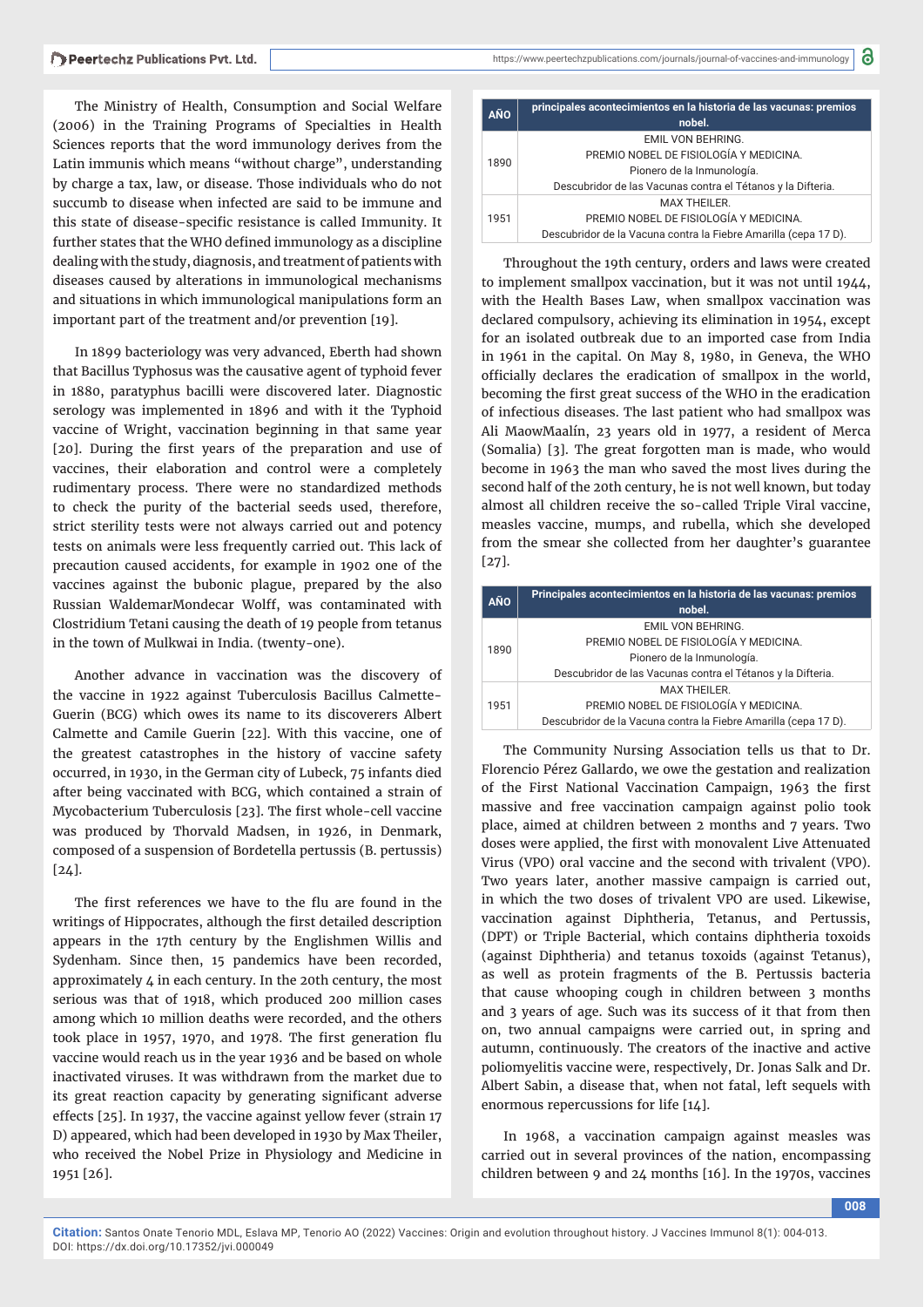reached their peak, thus the rubella vaccine appeared in 1969, the meningococcal  $A + C$  vaccine in 1972, the Japanese encephalitis vaccine in 1974, and the rabies vaccine from diploid cells appeared in 1976. and in the 1980s we must point out the appearance: in 1981 the hepatitis B vaccine, in 1982 the meningococcal A, C, Y, W-135 vaccine, in 1983 the chickenpox vaccine, in 1984 the Haemophilus influenza type B, in 1986 the recombinant hepatitis B vaccine, and in 1987 the Haemophilus type B conjugate vaccine, stating that in the last quarter of the 20th century the development of vaccines acquired special relevance9. Special mention should be made of one of the great achievements in the history of Cuban medicine, which was undoubtedly the discovery in 1987 of the meningococcal B vaccine by Dr. Concepción de la Campa [28].

The Community Nursing Association tells us that throughout the 20th-century mass vaccinations of smallpox, tuberculosis (BCG), DPT, attenuated and inactive vaccines against poliomyelitis and measles were carried out, first in developed countries, and later in developed countries. in developing countries, through the Expanded Program on Immunization (EPI) that the WHO implemented in 1974 to make vaccination available. In 1993, vaccination against hepatitis B and yellow fever was included in this program in those countries where the disease is endemic. In 1998, five years later, vaccination against Haemophilus influenza type b (Hib) was introduced [14]. The Community Nursing Association tells us that thanks to the massive vaccination campaigns mentioned above, it is estimated that 5 million deaths from smallpox, 2.7 million from measles, 2 million from neonatal tetanus, and 1 million from whooping cough have been avoided per year. , 600,000 for paralytic poliomyelitis and 300,000 for diphtheria. Without a doubt, the list of serious diseases that have been eradicated or whose numbers have been drastically reduced thanks to vaccines, and continues to increase [14].

The National Cancer Institute (NIH) reports that in the 21st century, specifically in 2006, the vaccine that protects against infection by the Human Papillomavirus (HPV) appears. HPVs are a group of more than 200 related viruses, and of these, about 12 can cause some types of cancer. The US Food and Drug Administration (FDA) announced the approval of three vaccines for the prevention of infection caused by this group of viruses [29].

From the genetic point of view, pathogens, like human populations, are not homogeneous but have accumulated changes throughout their evolutionary history. There are pathogens with a high genetic diversity, which even present pathogenic and non-pathogenic types, as is the case with Escherichia coli, and highly specialized pathogens with very low diversity, as is the case with leprosy and tuberculosis bacilli. Some exhibit a high level of recombination, eg Neisseria meningitides and some viruses, while others are genetically monomorphic. In the context of vaccines, this preexisting variation must be taken into account, as well as the ability of the pathogen to mutate and find variations that escape the action of the immune system or the protection conferred by the vaccines. All these aspects related to the evolution of the

pathogen can affect the development and universality of new vaccines. Through a better understanding of the interaction between the immune system and the pathogen, better vaccines can be developed, since with this we can distinguish those elements that are part of the protective immune response against those interactions that can benefit the pathogen [3].

Currently, there is a large number of emerging infectious diseases for which there are no vaccines, some with devastating consequences such as COVID-19, against which the clock is being fought to find an effective and safe vaccine against it. It is essential to develop a vaccine, in addition to an adequate design, to take into account the genetic diversity of the pathogens. Its study can give us indications of how the pathogen adapts to the pressure of the immune system and what part of the immune response is beneficial for the host and what part for the pathogen. Understanding this relationship will make it possible to predict how effective and universal a vaccine can be and help to design them better.

Then, in the following lines, as it could not be otherwise, we proceed to refer to the origins and evolution of vaccine administration techniques throughout its history.

#### **Vaccine administration techniques**

The Royal Spanish Academy (RAE) defines the term to vaccinate as [30]: "inoculate a vaccine to a person or an animal to provoke a defense response in them and protect them from a specific disease". And he defines the term inoculate [31]: "introduce into an organism a substance that contains the germs of a disease".

The Advisory Committee on Vaccines of the Spanish Association of Pediatrics (CAV-AEP) defines the vaccination act as32 "the set of processes, protocols, and techniques that are applied from the moment a user is received from the health system demanding action in relation to vaccinations, until the moment in which this action has been completed". Therefore, it is not limited exclusively to the fact of the administration of the vaccine preparation, but rather includes a series of differentiated processes such as the verification of the vaccination document, the previous anamnesis, the choice and preparation of the biological product, the asepsis of the skin, the choice of route and injection site, the correct disposal of waste, the prevention of accidental occupational exposures, the prevention of adverse events and the vaccination record. The act of vaccination or action and effect of vaccinating is a key element in vaccination practices to ensure greater efficacy and safety of vaccines and will entail not only the act of vaccination itself but also a series of prior preparations and some aftercare.

For the CAV-AEP (2020), the vaccination act would go through three stages [32]:

• Preparations include necessary material and equipment; preparation to act in case of immediate adverse reaction, especially anaphylactic; monitoring of the cold chain; information and consent, and prevaccinal screening (anamnesis).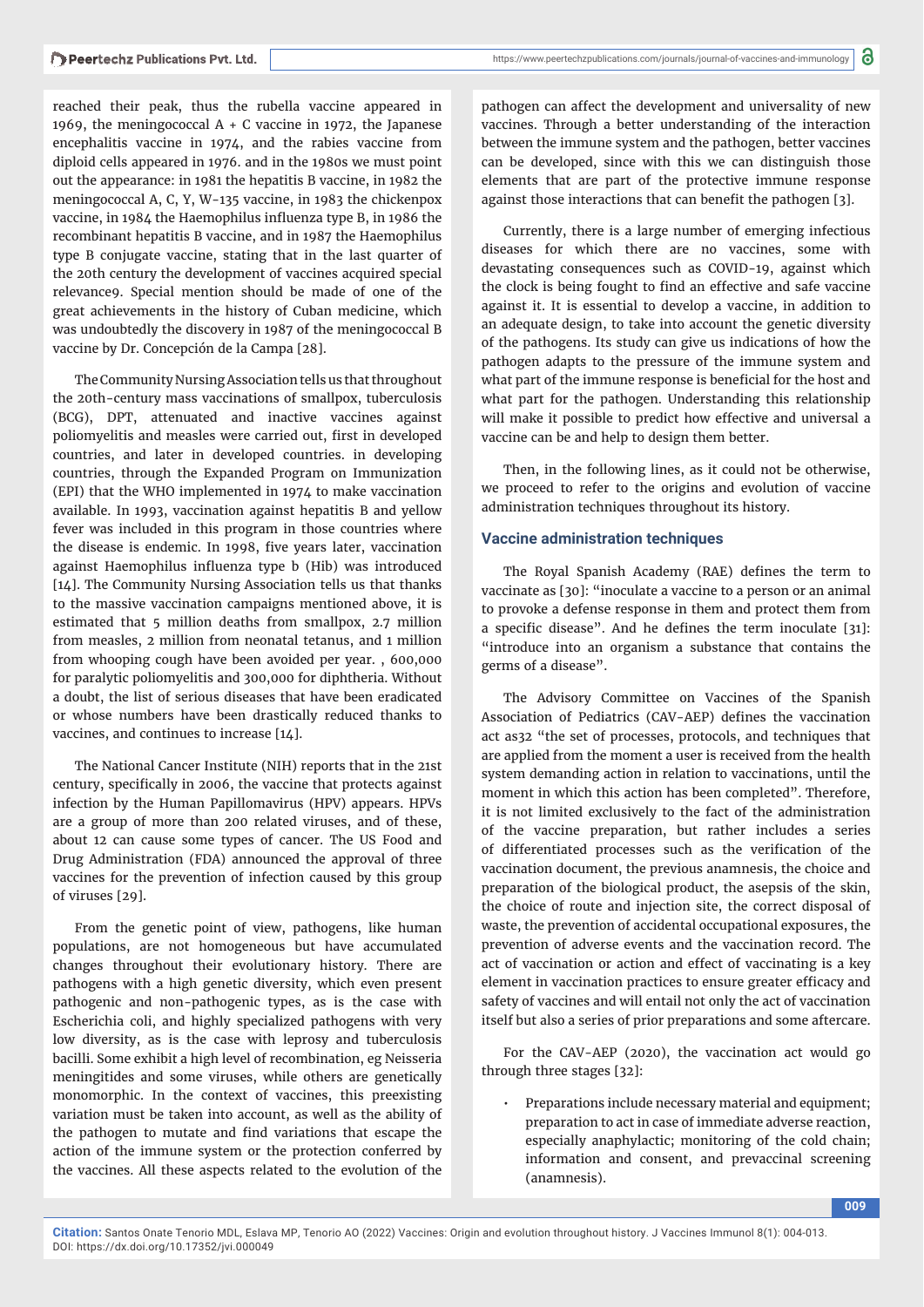- Vaccination includes the preparation of the material to be used, the vaccines and the patient to be vaccinated; position and restraint; routes of administration; administration of multiple vaccines in the same act, and the response to incidents.
- Aftercare includes immediate care; monitoring of adverse effects and vaccination records and proper disposal of waste.

 Vaccine administration techniques arise with the appearance of the vaccines themselves, so in the seventh century, Indian Buddhists simply ingested snake venom to be immune to its effects, using this occasion as an oral form to administer the vaccine [1].

 In the 11th century, a Buddhist nun explained how to prevent contagion by inoculating with pus from patients who had contracted smallpox disease with a very rudimentary use and control of the administration technique of the entire process. In the case of India, a method based on producing a strong irritation on the forearm was used and the application was immediately made with cotton wool soaked with pus from a variloso. On the other hand, the Chinese inserted a piece of cotton soaked in pus extracted from fresh pustules into the nostrils. A second way was to use the scabs that they collected a year before and by drying them, introduce them through the nostrils using small bamboo canes. And a third way, consisted of putting on a healthy child the used clothes of a variloso [10]. Throughout the history of vaccinations, women have played a crucial role in the application and dissemination of the inoculating practice. Inoculation becomes a female practice where the woman exerts her influence on health [11].

In 1796, the vaccine administration technique itself was carried out by Jenner himself, who, in addition to creating the vaccine, administered it himself, through two superficial cuts in the arm of an 8-year-old boy [14]. According to the Community Nursing Association, just as vaccines acquired their main advance in the last quarter of the 20th century, their administration techniques progressed parallel to their discovery, elaboration, and development [14].

Currently, the CAV-AEP tells us that there are academically qualified health professionals, specifically university graduates or nursing degrees, who have the function of administering the vaccines following the recommendations regarding routes of administration (oral, intradermal, subcutaneous, intramuscular, intranasal) and materials (choice of the needle: length and caliber) established in their technical sheets by the laboratories that prepare them, using the material resources provided by them: pre-filled syringes, vials, needles, among others [32].

## **Discussion**

In this section, we will discuss the different types of vaccines and their development in the future. According to the World Health Organization (WHO)33, there are currently three tables, depending on the method in which the pathogenic agent is used:

- Inactivated vaccines are those that are obtained using whole viruses or bacteria that areas have been done throughout history and as has been reflected in this manuscript,
- Attenuated vaccines: are those that are manufactured from a fragment of the pathogenic agent and
- Vaccines are based on a physical vector: they are those that are made only with genetic material.

In the case of inactivated vaccines, the first of the strategies that can be used to design a vaccine is to isolate the pathogenic virus or bacteria, or a very similar one, and inactivate or destroy them utilizing chemicals, heat, or radiation. This strategy uses technology that has already been shown to work to treat diseases that affect humans (for example, this method is used to manufacture influenza and polio vaccines); moreover, the technique makes it possible to manufacture vaccines on an acceptable scale. However, to carry out this method it is necessary to have special laboratories to culture the viruses or bacteria safely, the technique usually entails relatively long manufacturing times, and the resulting vaccines generally must be applied in schedules of two or three doses.

To design attenuated vaccines, pathogenic viruses or one that is very similar are used and they remain active but weakened. The MMR-type vaccine (with measles, mumps, and rubella components), and varicella and zoster vaccines are examples of this type of attenuated vaccine. This strategy uses technology similar to that of inactivated vaccines; In addition, it is possible to manufacture large quantities of vaccines. However, sometimes it is not convenient to apply vaccines of this type to immunosuppressed people.

In the case of vaccines based on viral vectors, to design this type of vaccine, a harmless virus is used to transport specific fragments (called "proteins") of the pathogen of interest so that they induce an immune response without actually causing the illness. To achieve this, instructions for making specific fragments of the pathogen of interest are inserted into a harmless virus. Once this is done, the harmless virus serves as a platform (a "vector") to introduce the protein into the body. The protein then induces an immune response. For example, the Ebola vaccine is a viral vector-based vaccine. This type of vaccine can be developed quickly.

The method that uses an antigenic subunit, vaccines with antigenic subunits are those that use only the specific fragments (called "antigenic subunits") of the virus or bacteria that are essential for the immune system to recognize. These vaccines do not contain the entire pathogenic agent and do not use a harmless virus as a vector. The antigenic subunits are usually proteins or carbohydrates. Most of the vaccines listed in childhood immunization schedules are of the antigenic subunit type and protect people from diseases such as whooping cough, tetanus, diphtheria, and meningococcal meningitis.

Unlike approaches to vaccine design that use whole attenuated or killed pathogens or fragments of one, nucleic acid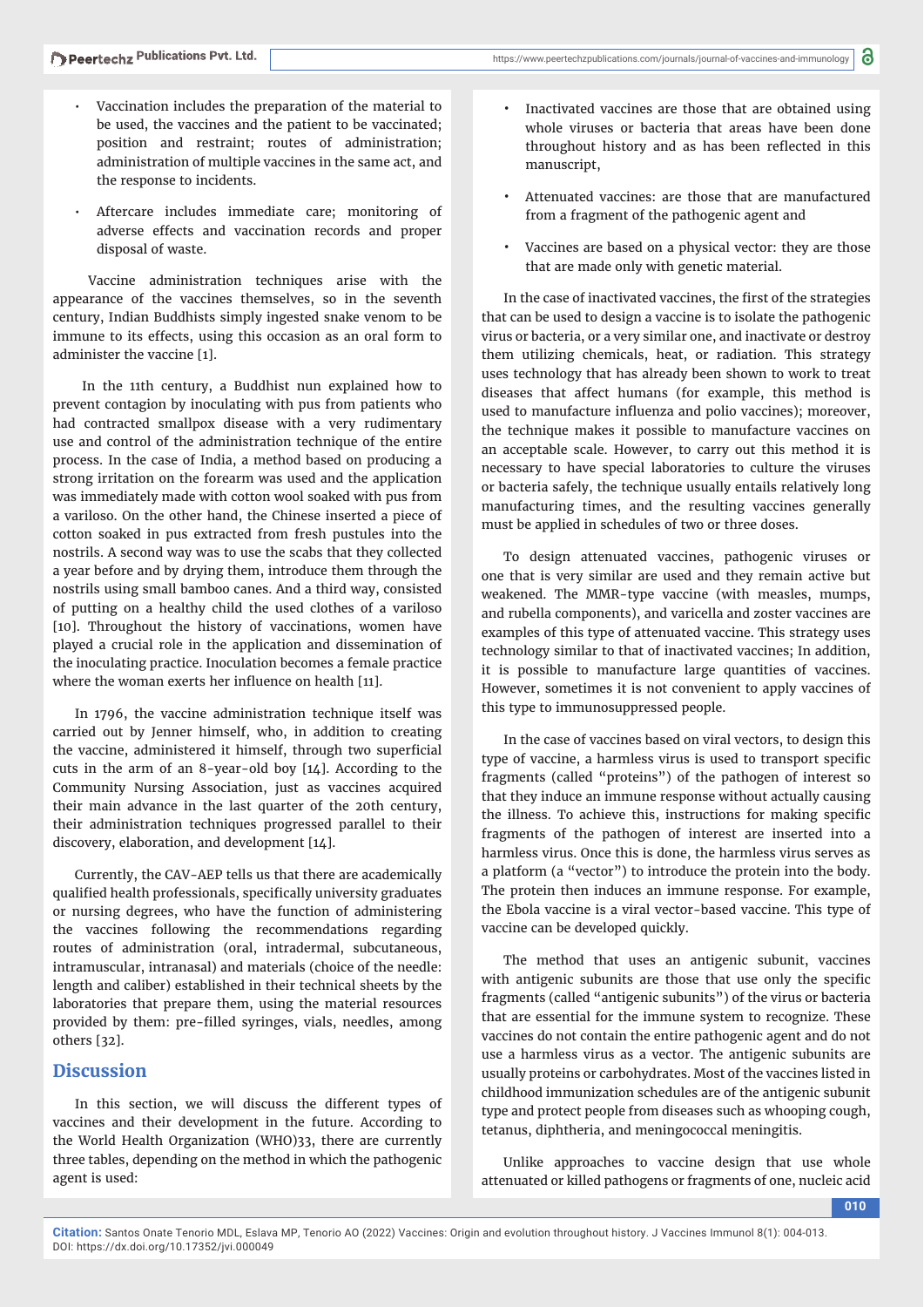vaccines use only a sequence of genetic material that provides the instructions for making specific proteins, not the entire agent. DNA and RNA molecules are the instructions our cells use to make proteins. In our cells, the DNA code is first transduced into messenger RNA, which is then used as a template to make specific proteins. Through nucleic acid vaccines, a specific set of instructions are inserted into our cells, either in the form of DNA or mRNA, so that they make the specific protein that we want the immune system to recognize and against which we want to induce a response.

At present, the nucleic acid method is a new technique for developing vaccines. Before the COVID-19 pandemic began, no vaccine of this type had passed the full authorization process for use in humans, although certain DNA vaccines, including some intended to fight specific types of cancer, were already in the pipeline. a phase of human trials. Due to the pandemic, research in this area has advanced very quickly, and use authorization has been granted urgent use authorization, which means that they can now be administered to people and not only in the framework of conducting clinical trials. In the future, the development of vaccines will continue to be a challenge, since the human being seeks through them not to get sick, or at least as slightly as possible.

## **Conclusions**

- 1. From a historical perspective, although vaccines have existed throughout the ages, it was in the last quarter of the 20th century that they acquired their greatest development, so we can say that their advance is a relatively recent event.
- 2. Due to the fact that the development of vaccines is relatively recent, at present, there is still a population that was not included in the mass vaccination population policies, therefore not immunized and may be responsible for possible outbreaks.
- 3. The search for vaccines is conditioned to the appearance of epidemics since society reacts to this natural fact by trying to protect itself and for this, it not only seeks a cure for the disease caused by the epidemic but also the way to eradicate and prevent it.
- 4. Despite the passage of centuries, vaccines are still very necessary, constituting a fundamental pillar in the spread of infectious diseases. Proof of this we are currently experiencing worldwide since the search for a vaccine against COVID-19 has been carried out for a few months, as has happened with the different epidemics that have occurred throughout the past few months. the history of medicine and humanity.
- 5. Vaccines will not only have an associated impact on health, but they will also have an economic and social impact, among others, since by preventing diseases the economic level, quality of life, and social welfare are favored.
- 6. Vaccination constitutes one of the greatest advances

DOI: https://dx.doi.org/10.17352/jvi.000049

and most effective measures in Public Health at a global, national, community, and individual level, since with them it is possible to prevent, control, and even eradicate infectious diseases.

- 7. The introduction of immunization has allowed unquestionable benefits, having repercussions on social systems, reducing the socio-sanitary cost and the morbidity and mortality of infectious diseases for which there is a vaccine.
- 8. Vaccines are administered to healthy individuals to prevent diseases or at a community, level to break the chain of transmission, so it is essential that the procedures and techniques used are safe and of quality so that the benefit exceeds risks or unwanted effects.
- 9. Throughout history, vaccination has not been exempt from accidents and secondary effects, and as a result of its evolution we can confirm that protocol measures are currently adopted to reduce risks, accidents, complications, and adverse effects. That may arise from its preparation, handling, and administration.
- 10. In the first signs, the vaccines were administered by religious and non-religious women, later the vaccine discoverers themselves were the same ones who administered them and at present, the vaccination act is carried out by academically qualified health personnel, specifically a university diploma or degree in nursing.
- 11. Vaccines and their administration techniques evolve in parallel, since over time both have advanced, their preparation and resources, both material (syringes, needles, among others) and human (qualified health personnel) have progressed.
- 12. Despite the passage of time, many vaccines, such as the flu vaccine in autumn, continue to be administered to this day at the same seasonal time as was done in the past, to protect a specific risk group.
- 13. Along with the preparation of vaccines, infectious serologies also appear, which even today are still diagnostic techniques used.
- 14. In conclusion, we affirm that vaccines have evolved throughout history, since today the vaccination act is a process that implies a complete and protocolized procedure, under safety conditions.

### **Annexes**

#### **Glossary of terms**

**Vaccination Act:** Set of processes, protocols, and techniques that are applied from the moment a user is received from the health system requesting action in relation to vaccinations, until the moment in which this action has been completed.

**Immunization:** An essential component of the human right to health as well as a responsibility of all individuals,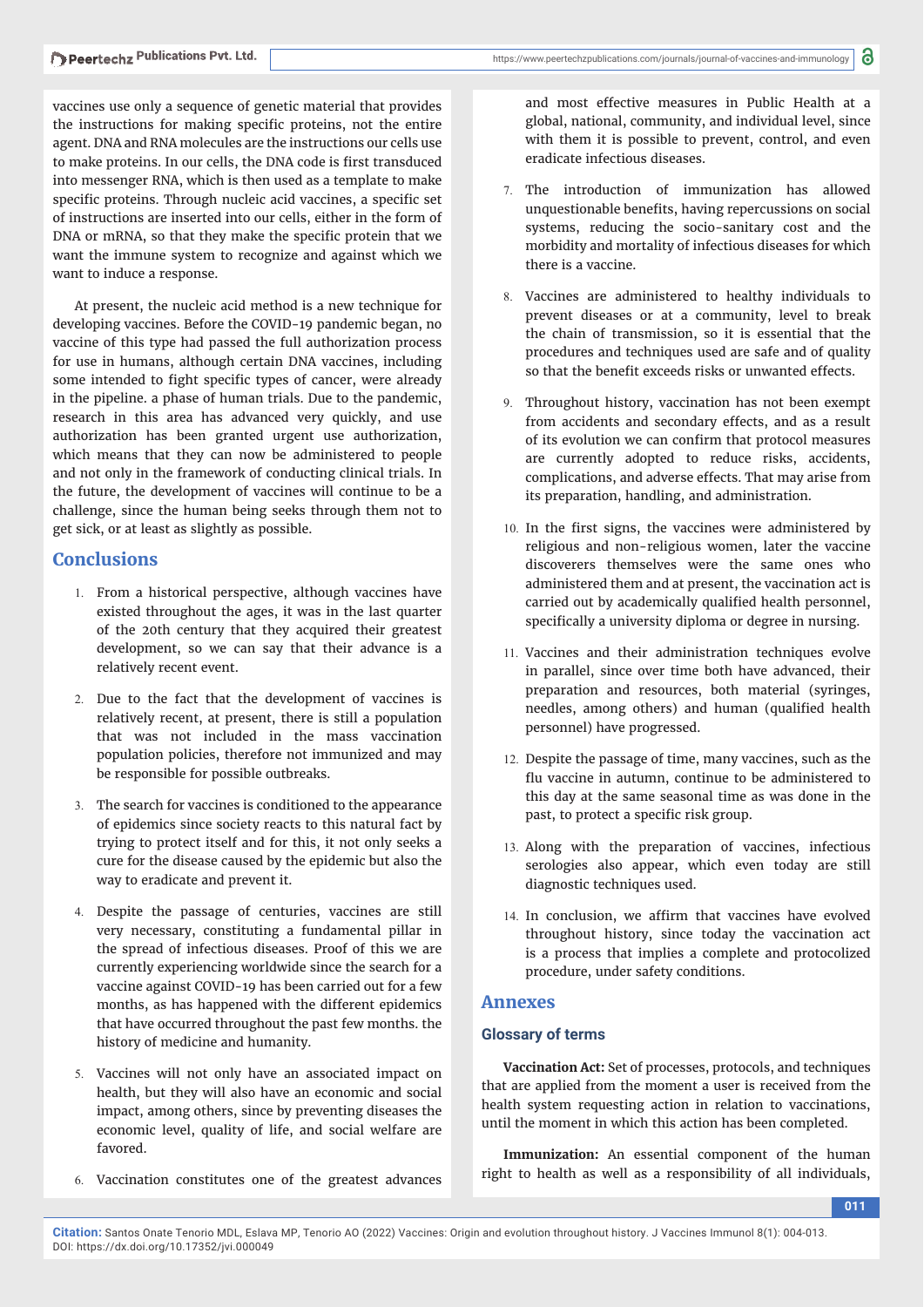communities, and governments, and should be considered as such.

**Immunology:** Discipline that deals with the study, diagnosis, and treatment of patients with diseases caused by alterations in immunological mechanisms and situations in which immunological manipulations form an important part of treatment and/or prevention.

**Inocular:** Introduce into an organism a substance that contains the germs of disease.

**Vaccine:** Any preparation intended to generate immunity against disease by stimulating the production of antibodies. It can be, for example, a suspension of killed or attenuated microorganisms, or products or derivatives of microorganisms. The most common method of administering vaccines is by injection, although some are given by nasal or oral spray.

**Vaccinate:** Inoculate a vaccine to a person or an animal to provoke a defense response in them and preserve them from a certain disease.

#### **Variolization or variolation:** Inoculation of smallpox.

Major Events in the History of Vaccines.

#### **Main events in the prehistory of vaccines**

| <b>AÑOS</b> | Principales acontecimientos en la prehistoria de las vacunas en el<br>mundo occidental.                                                                                                                                             |
|-------------|-------------------------------------------------------------------------------------------------------------------------------------------------------------------------------------------------------------------------------------|
| 1671        | La mención más antigua sobre la variolación se encuentra en una<br>nota de Heinrich Vollgnad, publicada en el Boletín de una sociedad<br>científica alemana.                                                                        |
| 1673        | El médico danés Thomas Bartholin en 1673 y que llamó "Transferencia<br>de la viruela".                                                                                                                                              |
| 1680        | La Royal Society de Londres reconoció las observaciones de<br>Antonie van Leeuwenhoek: existencia de organismos microscópicos<br>unicelulares. Pudieran existir «entidades» que causaran grandes<br>epidemias. "Teoría del Germen". |
| 1796        | El inicio del método jenneriano por Edward Jenner.                                                                                                                                                                                  |
| 1798        | El método jenneriano se denominó vacuna, y por ello, su descubridor<br>será reconocido mundialmente como el padre de la vacunación.                                                                                                 |

| <b>AÑOS</b> | Principales acontecimientos en la historia de las vacunas en la<br>segunda mitad de siglo xx. |
|-------------|-----------------------------------------------------------------------------------------------|
| 1963        | Maurice Hiklleman: Vacuna Triple Vírica.                                                      |
|             | Pérez Gallardo: Primera Campaña Nacional de Vacunación contra la<br>Polio                     |
| 1968        | Tiene lugar una Campaña de Vacunación frente al Sarampión.                                    |
| 1969        | Vacuna Antirrubeola.                                                                          |
| 1972        | Vacuna Antimeningocócica A+C.                                                                 |
| 1974        | Programa Ampliado de Inmunización de la OMS.                                                  |
|             | Vacuna contra Encefalitis Japonesa.                                                           |
| 1976        | Vacuna Antirrábica                                                                            |
| 1981        | Vacuna contra Hepatitis B.                                                                    |
| 1982        | Vacuna contra Meningococo A, C, Y, W-135.                                                     |
| 1983        | Vacuna contra la Varicela.                                                                    |
| 1984        | Vacuna Haemophilus Tipo B.                                                                    |
| 1986        | Vacuna contra Hepatitis B recombinante.                                                       |
| 1987        | Vacuna Haemophilus tipo B conjugada.                                                          |
|             | Vacuna contra Meningococo B.                                                                  |
| 1993        | Programa de Vacunación contra la Hepatitis B y Fiebre Amarilla.                               |
| 2006        | Vacuna contra Infección del Virus del Papiloma Humano.                                        |
| 2020        | Búsqueda de vacuna contra Covid-19                                                            |

## **References**

- 1. Debary WT. The Buddhist tradition in India. China and Japan. New York: Vintage books. 1972.
- 2. Pachón I. Historia del programa de vacunación en España. En: Amela C. Epidemiología de lasenfermedades incluidas en un programa de vacunación. 1ª ed. España: EMISA; 2004. 9-14.
- 3. Comas I. Vacunas y evolución ¿Por qué es importante entender la diversidad genética de los patógenos?.Métode. 2013; 78:74-81.
- 4. Sevillano D, Ramos C. El nacimiento del mayor invento del siglo XX. RevEspQuimioterap. 2007; 20(3):354-358.
- 5. Organización Mundial de la Salud. Vacunas. 2020.
- 6. Organización Mundial de la Salud. Glosario de Promoción de la Salud. 1998.
- 7. Martínez B. Epidemiología de las enfermedades transmisibles. En: Curso Atención Primaria. 3ª ed. Asturias: Actividades docentes y médicas, S.L; 2019; 151-168.
- 8. Organización Mundial de la Salud. Plan de acción mundial sobre vacunas 2011-2020.
- San Miguel A, Ramos MC. Historia de las vacunas y sueroterapia. Gaceta Médica de Bilbao.2013; 110(3):74-80.
- 10. Asociación Española de Vacunología. Alicante: Generalitat Valenciana; 2006 [consultado el 6 de febrero de 2020]. Tuells J. La introducción de la variolización en Europa. En: Tuells J y Ramírez SM. Balmis et Variola.
- 11. Tuells J, Ramírez SM. Balmis et variola.1ª ed. Alicante:Generalitat Valenciana. Conselleria de Sanitat; 2003.
- 12. De Kruif P. Cazadores de microbios. 1ª ed. Santiago de Chile: Ediciones Nueva Fénix; 1998.
- 13. Tuells J. La decisiva contribución de Edward Jenner (1749-1823) a la defensa contra la viruela. Vacunas. 8:53-60.
- 14. Asociación de Enfermería Comunitaria. Historia de las vacunas. 2019.
- 15. Botet FA. La real expedición filantrópica de la vacuna (Xavier de Balmis/ Josep Salvany): 1803-1806 [The royal philanthropic expedition of the vaccine (Xavier de Balmis/Josep Salvany). 1803-1806]. Rev Chilena Infectol. 2009 Dec;26(6):562-7. Spanish. Epub 2009 Dec 21. PMID: 20098794.
- 16. Kelley T. Immunizations & Infectious Diseases: An Informed Parent's Guide. Archives of Pediatrics Adolescent Medicine. 2006; 160:986-987.
- 17. Parish J. History of immunization. 1<sup>ª</sup> ed. Edinburgh and London: Cambridge University Press. 1965.
- 18. Laín P. Historia de la Medicina 1ªed. Barcelona: Salvat. 1978.
- 19. Ministerio de Sanidad, Consumo y Bienestar Social. Programa oficial de la Especialidad de Inmunología. 2020.
- 20. Ledermann W. El bacilo de Eberth va la guerra con la Royal Army. Revista Chilena de Infectología. 2000; 17(2):167-172.
- 21. Berdasquera D, Cruz G y Suárez CL. La vacunación: Antecedentes históricos en el mundo. Revista Cubana de Medicina General Integral. 2000; 16(4):375- 378.
- 22. Sakula A. BCG: who were Calmette and Guérin? Thorax. 1983 Nov;38(11):806- 12. doi: 10.1136/thx.38.11.806. PMID: 6359561; PMCID: PMC459668.
- 23. Galindo Santana BM, Galindo Sardiña MA, Pérez Rodríguez A. Sistema de vigilancia de eventos adversos consecutivos a la vacunación en la República de Cuba [Adverse reaction surveillance system for vaccination in the Republic of Cuba]. Rev Cubana Med Trop. 1999 Sep-Dec;51(3):194-200. Spanish. PMID: 10887588.